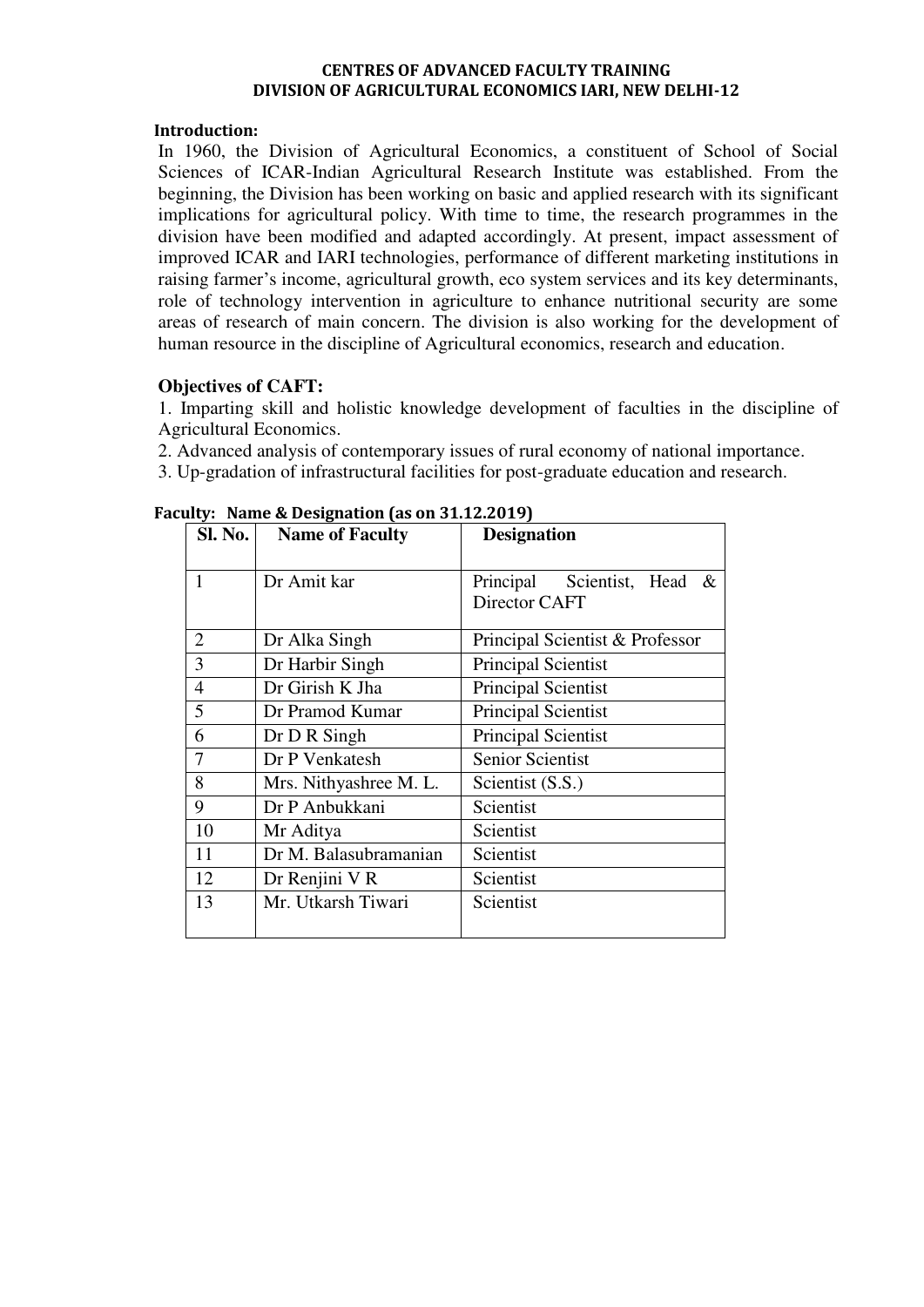# **Human Resource Development:**

| S. No          | ັ້<br>Name of the Program                                                                                                           | Period      | <b>No. of Participants</b> |                 |              |
|----------------|-------------------------------------------------------------------------------------------------------------------------------------|-------------|----------------------------|-----------------|--------------|
|                |                                                                                                                                     |             | <b>Internal</b>            | <b>External</b> | <b>Total</b> |
| $\mathbf{1}$   | Technological and Policy 2017-18<br>Options for Enhancing<br>Farmers'<br>Income<br>(September 23- October 13,<br>2017)              |             | 3                          | 16              | 19           |
|                | Quantitative Methods<br>Agricultural Policy Analysis<br>(January 23- February 12, 2018)                                             | for 2017-18 | $\mathcal{P}$              | 14              | 16           |
| $\overline{2}$ | Emerging Issues in Markets,<br>Institutions and Resource<br>Use Planning for Sustainable<br>Agriculture (July 12<br>August 1, 2018) | 2018-19     | 3                          | 12              | 15           |
| 3              | Analytical Approaches on<br>Doubling Farmers' Income<br>(October 1-21, 2019)                                                        | 2019-20     | 2                          | 13              | 15           |

Particulars of Short Courses / Training program for HRD conducted during 2017-20

# **Infrastructure facilities created, equipment/ works/ Library from institute and CAFT funds 2017-20:**

| Sl. No.        | Description                                                                       | Quantity purchased (Nos.)                                                                                                         |
|----------------|-----------------------------------------------------------------------------------|-----------------------------------------------------------------------------------------------------------------------------------|
| $\mathbf{1}$   | Personal<br><b>Computers Printers</b><br><b>Scanners</b>                          | 3<br>5<br>11                                                                                                                      |
| $\overline{2}$ | <b>STATA</b>                                                                      | 10 users                                                                                                                          |
|                | Arc GIS                                                                           | 1 user                                                                                                                            |
|                | MS Office                                                                         | 20 users                                                                                                                          |
|                | Antivirus                                                                         | 65 users                                                                                                                          |
| 3              | Renovations:                                                                      | Seminar room<br>Computer room<br>Library<br>Office<br>Committee room<br>PG Lab<br>Divisional corridor & stairs<br>Scientist rooms |
| $\overline{4}$ | Audio visual facilities                                                           | Seminar room<br>Committee room                                                                                                    |
| 5              | <b>Books:</b><br><b>Text Books</b><br>i)<br>Data Books<br>ii)<br>iii)<br>Journals | 06<br>14<br>64                                                                                                                    |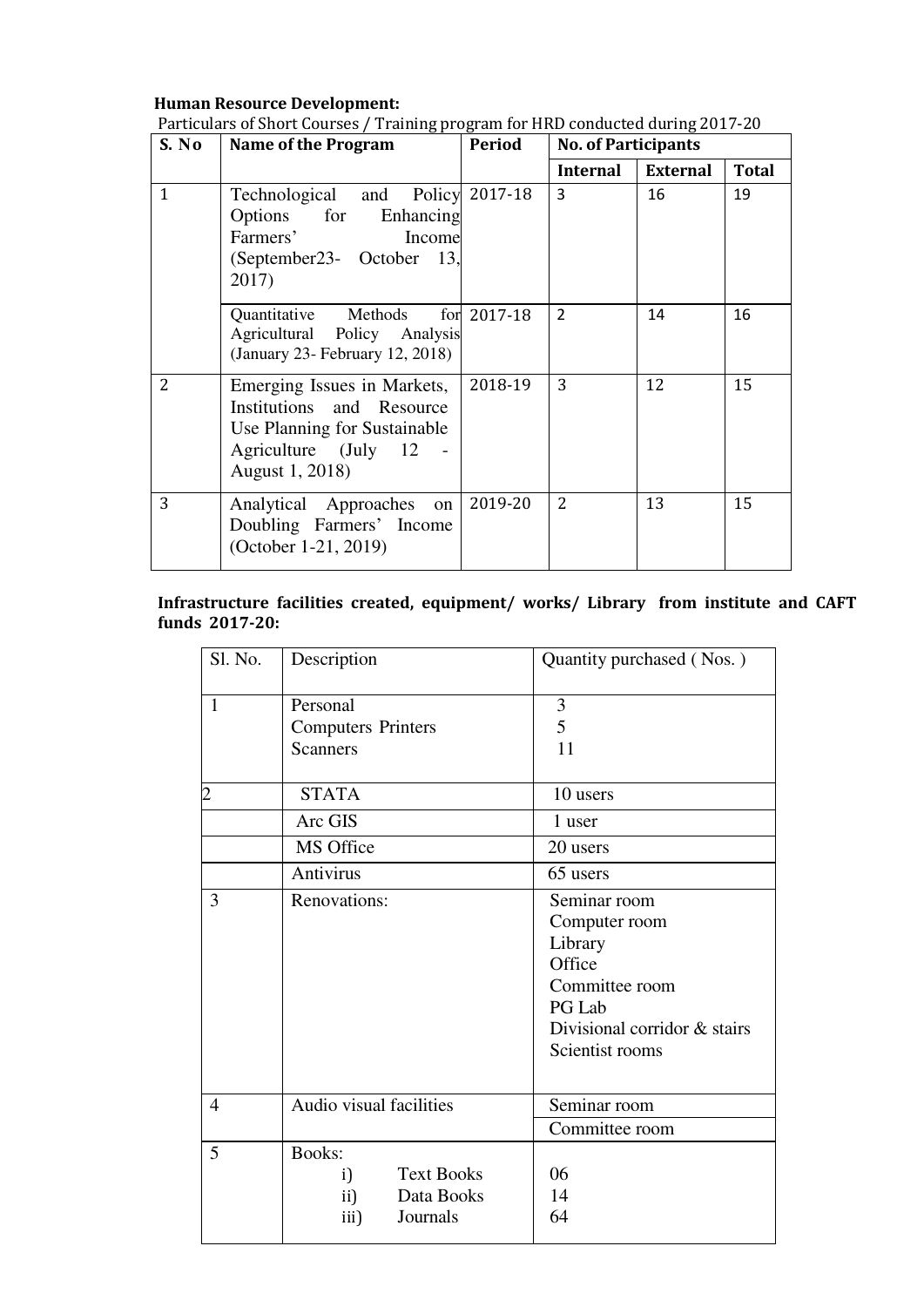| Year    | <b>Name</b><br><b>Scientist</b>        | of   Name of Award                                                                                                                                                                                                         |
|---------|----------------------------------------|----------------------------------------------------------------------------------------------------------------------------------------------------------------------------------------------------------------------------|
| 2018-19 | Dr. Alka Singh                         | Bharat Ratna Dr. C. Subramanian Award for<br>outstanding Teachers 2017 (Social Sciences)                                                                                                                                   |
|         | K.<br>Mr.<br>Aditya                    | S. Dr. N. A. Muzumdar Prize Award as a co-author<br>for best paper presented under Subject III<br>"Social and Community Organizations for<br>Agricultural Development and Coping with<br>Limited Non-Renewable Resources"  |
|         | Dr.<br>P.<br>Venkatesh                 | Dr.N.A.Mujumdar Prize Award for Best oral<br>presentation on "Crop Residue Production and<br>Bioenergy Potential in India: Crop and Regional<br>Level Analysis"                                                            |
| 2019-20 | Dr.<br>Ρ.<br>Venkatesh                 | Young Agricultural Economist Award 2019 for<br>outstanding contribution<br>Agricultural<br>in<br>Economics                                                                                                                 |
|         | $K_{\cdot}$<br>Mr.<br>Aditya           | S. Best Oral Presentation Award for the paper on<br>"Regression Discontinuity Design for measuring<br>Impact of a natural Experiment: Case of short-<br>term impact of demonetization on price of<br>essential commodities |
|         | Mrs.<br>Nithyashree,<br>M <sub>1</sub> | India/AAEA<br>Awarded Uma Lele<br>AERA<br>Mentorship Program Grant, 2020.                                                                                                                                                  |

#### **Awards/Recognitions:**

## **Publications:**

## **2017-18**

- 1. Mondal, B., Alka Singh, S.D. Singh, B.S. Kalra, P. Sama, M.K. Sinha, D. Ramajayam and Suresh Kumar (2018), Augmentation of water resources potential and cropping intensification through watershed programs, Water Environment Research, 83-91.
- 2. Ankhila R. Handral, Alka Singh, D.R. Singh, A Suresh and G.K. Jha (2017), Scenario of changing dynamics in production and productivity of major crops in India, Indian Journal of Agricultural Sciences, 87 (1): 108-113
- 3. K.R.Kakumanu, K. Yella Reddy, M. Balasubramanian, U.S.Nagothu, K. Sunitha (2017) Adaptation to climate change: Impact of Capacity Building, India, *Journal of Irrigation and Drainage*, conference issue, 23rd International Congress on Irrigation and Drainage8-14 October 2017, Mexico, R.60.1
- 4. Kumara, Kiran T. M., Shiv Kumar, D. R. Singh and Kingsly I. (2018). Participation in Community Based Tank Irrigation System in a Rainfed Region of India,*The Indian Journal of Agricultural Sciences,* 88(4): 596–600
- 5. Risk Sources and Adaptation Strategies: A Perception BasedStudy of Farmers in Rainfed Region of India (K.V. Praveen,Suresh A., A. Reddy, D.R. Singh) accepted forpublication in The Indian Journal of Agricultural Sciences.
- 6. Girish K. Jha, G. Singh, S. Vennila, M. Hegde, M. S. Rao andH. Panwar (2017). Multi-layer perceptron based neural network model predicting maximum severity of *Spodoptera litura*  (Fabricius) on groundnut in relation to climate for Dharwad region of Karnataka (India). *Mausam*, 68(3), 537-542.
- 7. S. Vennila,G. Singh, Girish K. Jha, M. S. Rao, H. Panwar andM. Hegde (2017). Artificial neural network techniques for predicting severity of Spodoptera litura (Fabricius) on groundnut.*Journal of Environmental Biology*, 38(3), 449-456.
- 8. Sangeetha V, P Singh, G S Mahra, S Sarkar, P. Venkatesh, Satyapriya, B S Tomar, M Wason (2017). Assessment of food consumption pattern in Uttar Pradesh: A dietary diversity study. *Indian Journal of Agricultural Sciences*, 87 (6): 846–52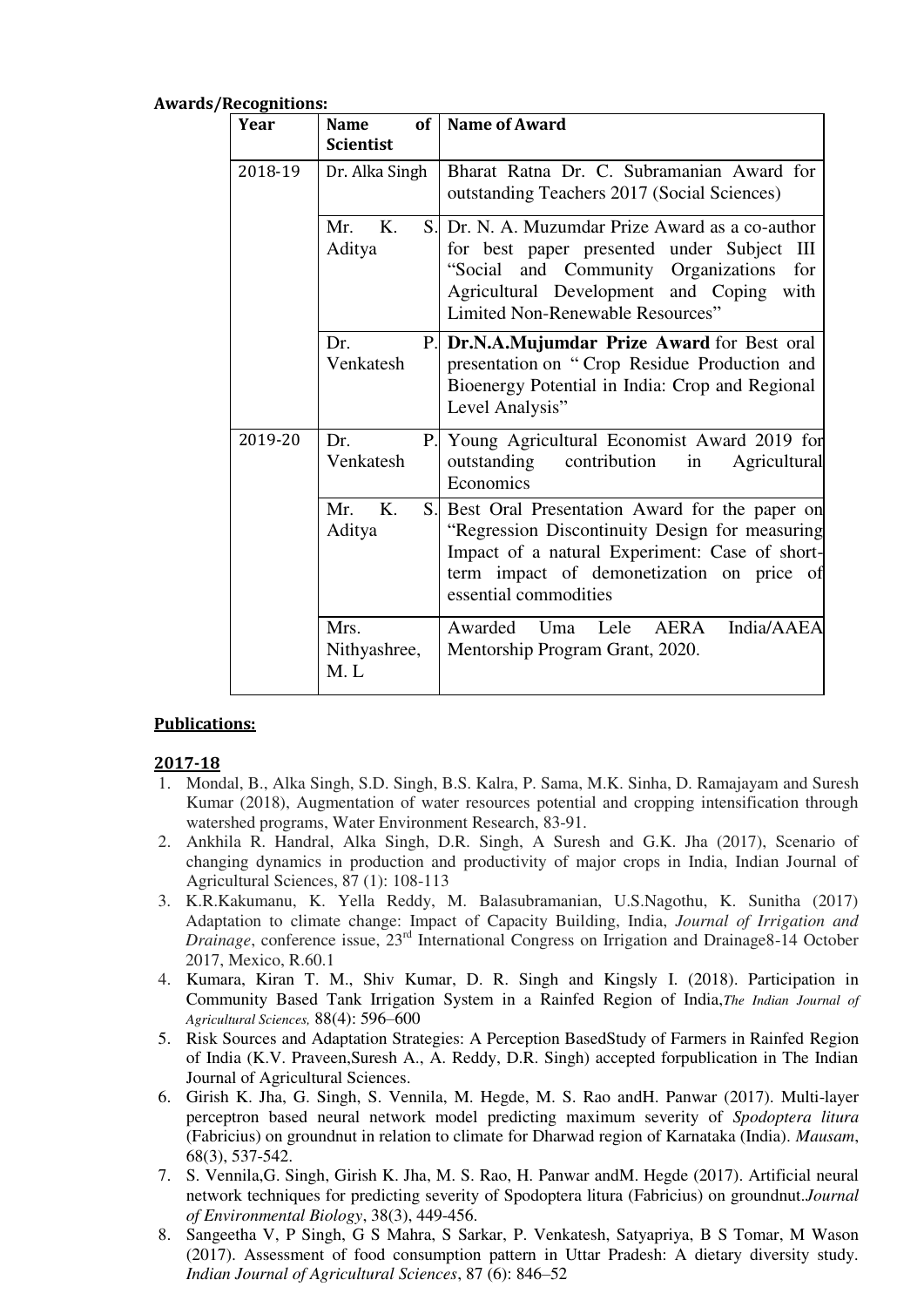- *9.* Baliwada H, Sharma J. P.,. Burman R. R, Nain M. S., Kumar.A and Venkatesh P. (2017) A study on institutionalization of farmer-led innovations for their scaling up. *Indian Journal of Agricultural Sciences,* 87 (12): 1725–1729.
- *10.* Murmu, D. K., Das, B., Yonzone, R., Mazumder, C. and Das, A. Assessment of genetic diversity of green and ripe chilli under the Alluvial zone of West Bengal. *Research in Enviorenment and Life Science (2017), 10(2), 54-57.*

# **2018-19**

- **1.** Suresh Kumar, D. K. Sharma, D. R. Singh, H. Biswas, K. V. Praveen & Vikas Sharma (2019): Estimating loss of ecosystem services due to paddy straw burning in North-west India, International Journal of Agricultural Sustainability, https://doi.org/10.1080/14735903.2019.1581474
- 2. Sanjeev Kumar, Shiv Kumar, V.P. Chahal and D. R. Singh (2018). Trends and determinants of crop diversification in Uttar Pradesh, Indian Journal of Agricultural Sciences, 88(11): 1704–1708.
- 3. Praveen, K.V., Suresh A., A. Reddy, D.R. Singh (2018). Risk and Adaptation Strategies in Rainfed Agriculture in India: An Analysis, Indian Journal of Agricultural Sciences, 88(6): 958–963.
- 4. Suresh, A., Aditya K.S, Jha, G., & Pal, S. (2018). Micro-irrigation development in India: an analysis of distributional pattern and potential correlates. International Journal of Water Resources Development, 1-16.
- 5. Qureshi, N. W., Krishnan, M., & Srinivasa, Aditya K.S (2018). Use of Delphi approach to develop indicators and preferences for restoration of balance in Dal Lake fisheries. Lakes & Reservoirs: Research & Management.
- 6. Renjini V. R. and Girish K Jha (2019) Oilseeds sector in India: A trade policy perspective, Indian Journal of Agricultural Science 89(1):73-78.
- 7. Ravindra, Alka Singh, Anbukkani Perumal (2019) Innovations and Investments for Transforming India's Rice Economy: The Case of Submergence Tolerant Rice Varieties in Rain-fed Lowlands of North Eastern Uttar Pradesh, Indian Journal of Agricultural Sciences. (Accepted).
- 8. Anbukkani P., Shaloo and Suresh Pal (2019) Productivity Trends and Impact of Technology in The Rice-Wheat System of the Indo-Gangetic Plains, Indian Journal of Agriculture science (accepted).
- 9. K.R.Kakumanu, K. Yella Reddy, M. Balasubramanian, U.S.Nagothu, K. Sunitha (2017) Adaptation to climate change: Impact of Capacity Building, India, Journal of Irrigation and Drainage, 68:50–58 (2019), DOI: 10.1002/ird.2275
- 10. Subash N, Harbir Singh, Simina Nishat, Guillermo Baigorria, Vinod Kumar, Alex Ruane, Kenneth Boote, Roberto Valdivia, Cynthia Rosenzweig and Carolyn Mutter (2019). Integrated modelling for assessing climate change impact on future agricultural production system -A farm level multi-modelling approach to assess food security and livelihoods in future, Journal of Agrometeorology 21, 104-111.
- 11. Mondal, B., Alka Singh, S.D. Singh, B.S. Kalra, P. Sama, M.K. Sinha, D. Ramajayam and Suresh Kumar (2018), Augmentation of water resources potential and cropping intensification through watershed programs, Water Environment Research, 83-91.

## **2019-20**

- 1. Suresh Kumar, D. K. Sharma, D. R. Singh, H. Biswas, K. V. Praveen & Vikas Sharma (2019): Estimating loss of ecosystem services due to paddy straw burning in North-west India, International Journal of Agricultural Sustainability. *International Journal of Agricultural Sustainability*,<https://doi.org/10.1080/14735903.2019.1581474>
- 2. Vikram Yogi, Pramod Kumar, P. Prakash, Amit Kar, D. R. Singh, Rashmi Singh, Prawin Arya and O P Awasthi (2019). An economic evaluation of *kinnow*cultivation in north western India, *Indian Journal of Agricultural Sciences* 89 (10): 1684–1687.
- 3. Renjini V. R. and Girish K Jha (2019) Oilseeds sector in India: A trade policy perspective, *Indian Journal of Agricultural Science* 89(1):73-78.
- 4. Subash N, Harbir Singh, Simina Nishat, Guillermo Baigorria, Vinod Kumar, Alex Ruane, Kenneth Boote, Roberto Valdivia, Cynthia Rosenzweig and Carolyn Mutter (2019). Integrated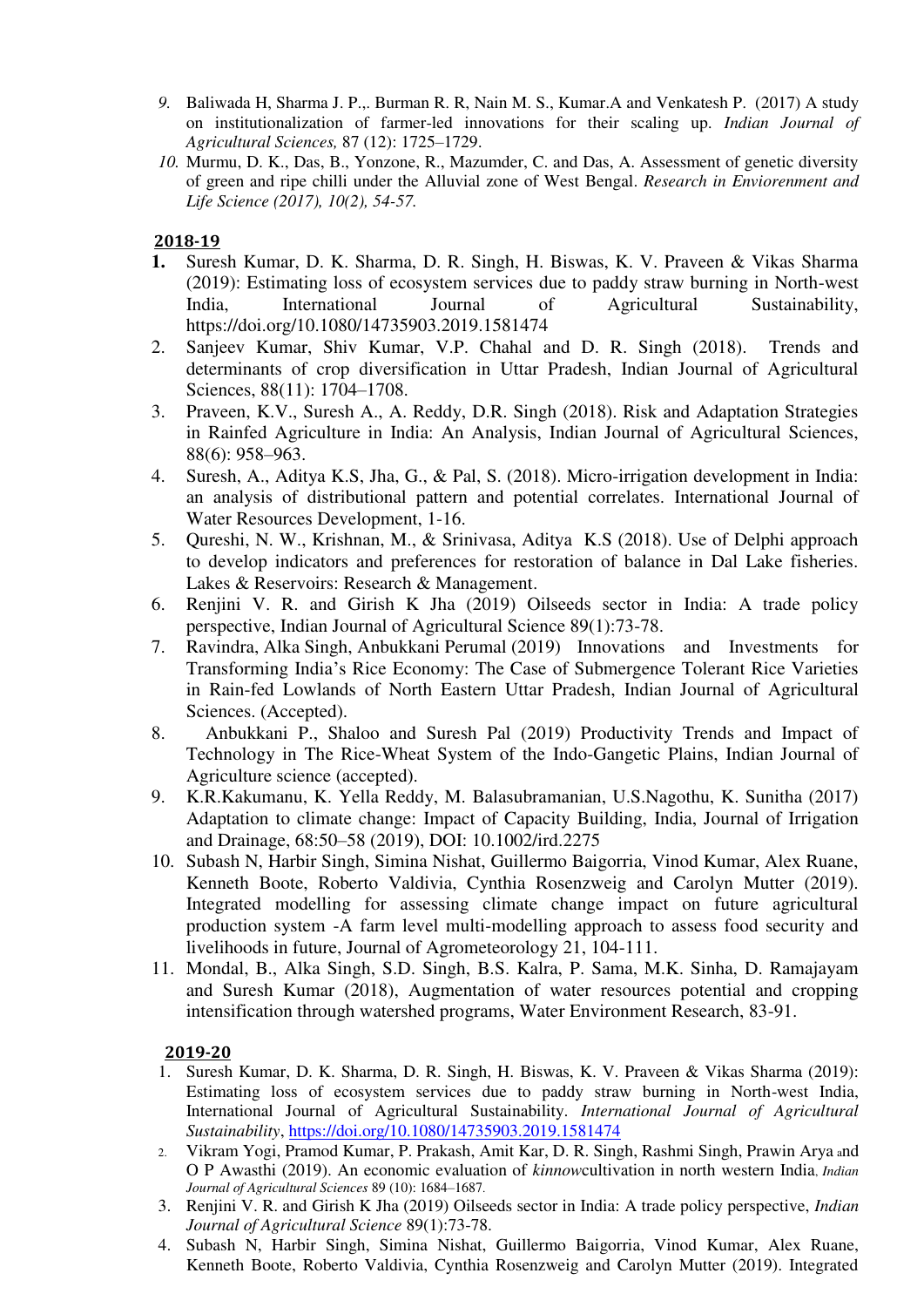modelling for assessing climate change impact on future agricultural production system -A farm level multi-modelling approach to assess food security and livelihoods in future, *Journal of Agrometeorology* 21, 104-111.

- 5. **Girish K Jha**, A Suresh, Bhoopesh Punera and P Supriya (2019). Growth of horticulture sector in India: Trends and prospects. Indian Journal of Agricultural Sciences, 89(2), 314-321.
- 6. Kapil Choudhary**, Girish K. Jha**, R. R. Kumar and D. C. Mishra (2019) Agricultural commodity price analysis using ensemble empirical mode decomposition: A case study of daily potato price series, Indian Journal of Agricultural Sciences, 89(5), 882-886.
- 7. Sherry R Jacob, **Girish K Jha**, Gajab Singh and Arun Kumar M B (2019). A viable mathematical model for seed moisture prediction in multiple species, Indian Journal of Agricultural Sciences, 89(9), 1518-22.
- 8. B H Manaswi, Pramod Kumar, P Prakash, Amit Kar, Anbukkani. P, G K Jha, D U M Rao, V Lenin (2020) Impact of farmer producer organization on organic chilli production in Telangana, India, Indian Journal of Traditional Knowledge 19 (1), 33-43
- 9. B. H. Manaswi, Pramod Kumar, P. Prakash, Amit Kar, P. Anbukkani, G. K. Jha, D. U. M. Rao (2019) [Impact of Farmer Producer Organisations on Organic Chilli \(Capsicum Frustescens\)](http://scholar.google.com/scholar?cluster=207628234161827034&hl=en&oi=scholarr)  [production in Telangana](http://scholar.google.com/scholar?cluster=207628234161827034&hl=en&oi=scholarr) Indian Journal of Agricultural Sciences, 89(11):1850-1854
- 10. Amit Kar, E. Shegiwal, Pramod Kumar and P. Prakash (2020) Impact of contract farming on basmati rice in India, Indian Journal of Agricultural Sciences, (Accepted)

### **Books / Book chapter:**

- 1. Alka Singh, Suresh Pal, and **P. Anbukkani** (2017) Technological Innovations, Investments, and Impact of Rice R&D in India, *Future rice strategies for India*, 259-276, IRRI, published by Elsevier
- 2. Punia Shaloo, **P. Anbukkani** and Suresh Pal (2017) Recent productivity trends and impact of technology in the rice-wheat system of the Indo-Gangetic plains, *Agricultural research and development policy in India,* ICAR-NIAP, New Delhi
- 3. Subash S.P, Aditya K.S, Pavithra K.S., 2018. Role of e-NAM in Realizing Remunerative Price to Farmers. In book: Compendium of Training on Strengthening Value Chain in Wheat and Barley for Doubling Farmers Income. ICAR- Indian Institute of Wheat and Barley Research, Karnal, India.
- 4. Harbir Singh, B. Gangwar (2018). Economic Aspects of Conservation Agriculture, In: VK Singh and B. Gangwar (Eds), System Based Conservation Agriculture, Westville Publishing House, New Delhi, 272p. (pp.242-249).
- 5. **Aditya K.S** and Subash S.P., Propensity Score Matching in book: "Quantitative Methods for Social Science" Eds Nikam V, Abhimanyu and Pal.S, ICAR- National Institute of Agricultural Economics and Policy Research.
- 6. Subash S.P. and Aditya K.S., Regression Discontinuity Method in book: "Quantitative Methods for Social Science" Eds Nikam V, Abhimanyu and Pal.S, ICAR- National Institute of Agricultural Economics and Policy Research
- 7. Girish Kumar Jha and Achal Lama (2019) Volatility Models
- 8. Amit Kar, Pramod Kumar, R. R. Burman, M. S. Nain, S. K. Dubey, Harbir Singh, Satish Gowda, M. Balasubraminan, Prakash P and J. P. Sharma in bood: "Impact of Cluster Frontline Demonstration on Pulses in Northern India" published by Division of Agricultural Economics, ICAR- Indian Agricultural Research Institute, New Delhi.

#### **Training Manuals**

- 1. Kar. A, Singh. D. R. AND Venkatesh. P (2017). Technology and Policy option for Enhancing Farmers Income, Centre for Advanced Faculty Training, Division of Agricultural Economics (CAFT), ICAR- Indian Agricultural Research Institute, New Delhi.
- 2. Kar. A, Singh H, Jha. G.K., Asha Devi. S. S. and Mazumdar C (2018). Quantitative Method for Agricultural Policy Analysis, Centre for Advanced Faculty Training, Division of Agricultural Economics (CAFT), ICAR- Indian Agricultural Research Institute, New Delhi.
- 3. Kar. A and Venkatesh. P (2018). Emerging Issues in Markets, Institutions and Resource Use Planning for Sustainable Agriculture, Centre for Advanced Faculty Training, Division of Agricultural Economics (CAFT), ICAR- Indian Agricultural Research Institute, New Delhi.